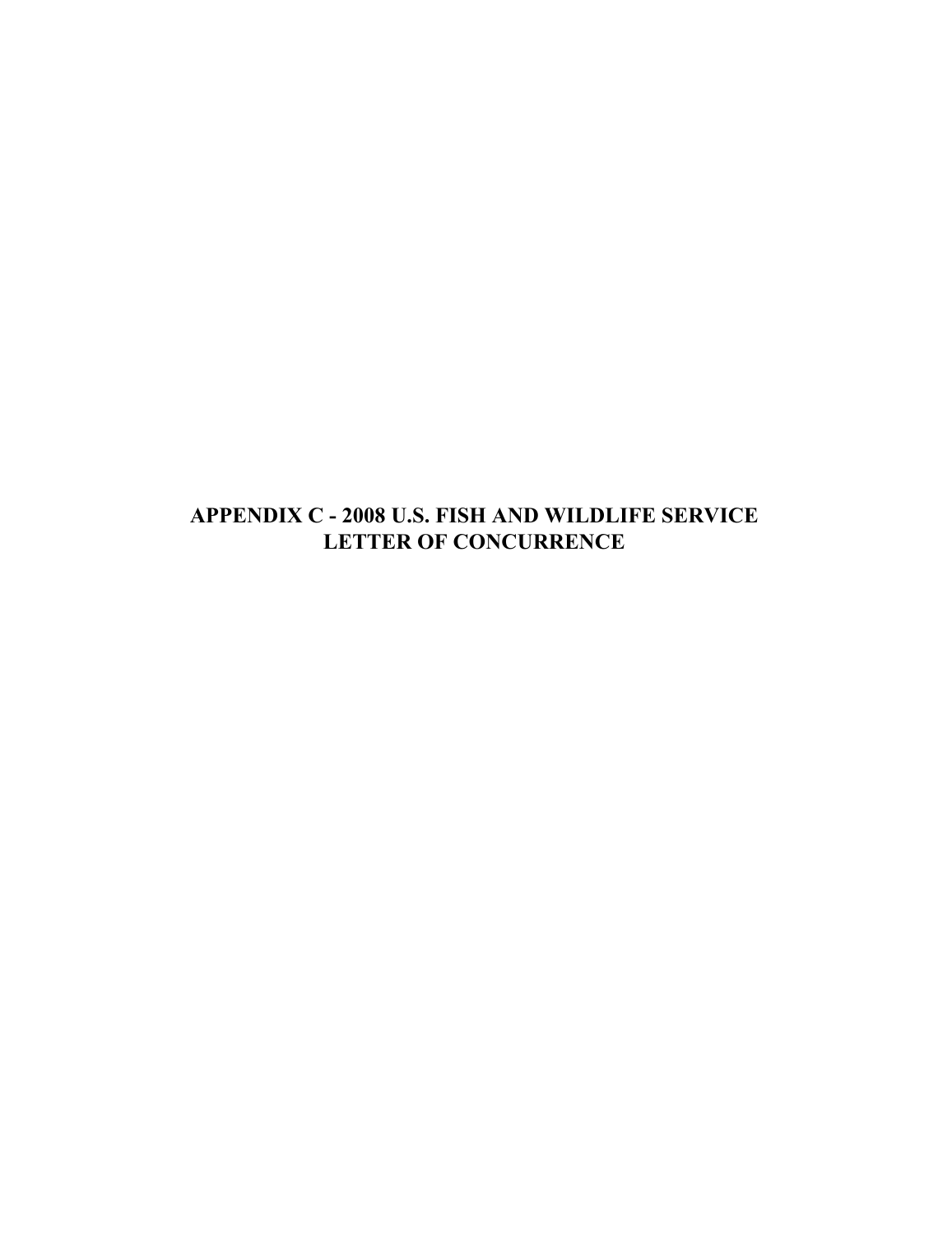

United States Department of the Interior

FISH AND WILDLIFE SERVICE Sacramento Fish and Wildlife Office 2800 Cottage Way, Room W-2605 Sacramento, California 95825



In reply refer to: 81420-2008-1-0044-2

JAN 15 2008

Mr. Francis C. Piccola Chief, Planning Division U.S. Army Corps of Engineers 1325 J Street Sacramento, California 95814-2922

Subject

Planned Deviation from the Water Control Plan, Isabella Dam and Lake, Kern County, California

Dear Mr. Piccola:

The U.S. Fish and Wildlife Service (Service) has reviewed your draft Environmental Assessment (EA) for the Planned Deviation from the Water Control Plan, Isabella Dam and Lake, Kern County, California (project). The draft EA addresses the extension of the emergency deviation from March 20, 2007 to September 30,2013, and possibly for additional years thereafter, if necessary, until a permanent solution is implemented for the dam. The Service has reviewed the: 1) November 2007, draft EA for the project; 2) the U.S. Army Corps of Engineers (Corps) August 24, 2007, letter to the Service requesting concurrence with a may affect not likely to adversely affect detennination for the proposed deviation in dam operations at Lake Isabella, Kern County, California; 3) the Service's December 4,2007, letter to the Corps requesting additional information on the effects of the project on federally-listed species (Service Reference No. 81420-2008-1-0044); and 4) other information available to the Service. Our response is prepared pursuant to the Endangered Species Act of 1973, as amended.

The purpose of the emergency deviation was to lower the lake level to a safe and acceptable elevation/capacity based upon recent results of the Corps seismic investigations. The Corps has concluded that the Isabella Lake Dam could fail during a low intensity earthquake or maximum credible earthquake event, thus releasing uncontrollable amounts of water and flooding of communities downstream of the lake. Until the probability of dam failure is verified and ascertained during the on-going investigation, the deviation has been initiated as an interim risk reduction measure rather than a permanent solution to satisfy dam safety requirements. The project includes restricting lake levels at or below 2585.5 feet.

During earlier discussions, the Corps requested that the project be considered a separate project from the Conservation Plan for the Long-term Operation of Isabella Dam and Reservoir project.